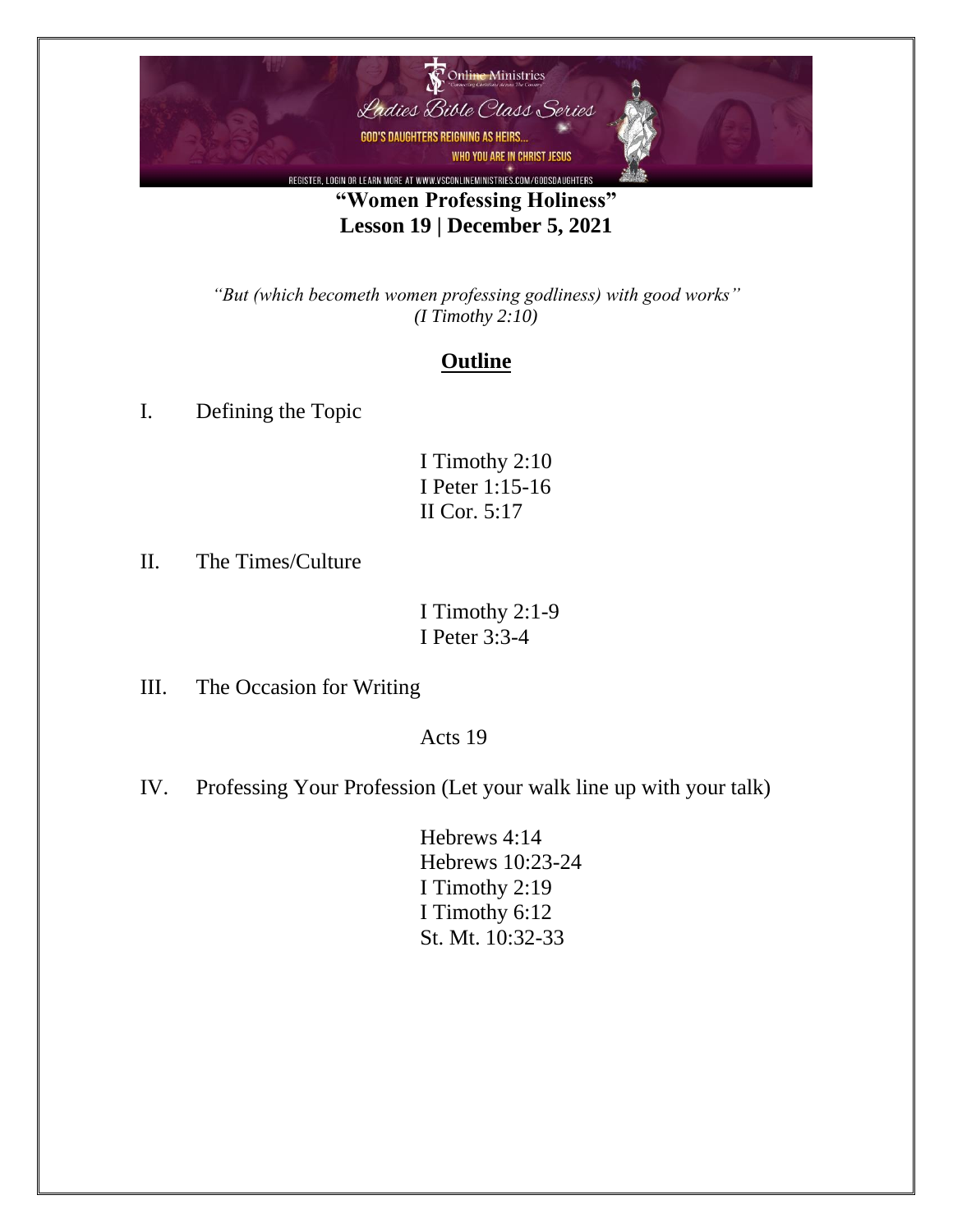

**"Women Professing Holiness" Lesson 19 | December 5, 2021**

## **Definition of Words**

- 1. **Profess**: to announce; to proclaim; to confess; to proclaim by speaking or by lifestyle; to acknowledge;
- 2. **"ing":** continuous action on the verb;
- 3. **Holiness/Godliness:** sanctification; separation to God; personal conduct; Christian character; right relationship/attitude to God;
- 4. **Profession:** declaration; acknowledgement; that which one declares or believes;
- 5. **Sobriety:** sound judgment; governing oneself properly; temperate;
- 6. **Shamefacedness (correct rendering should be "shamefastness"):** modest behavior; the modesty which is "fast" or "rooted" in one's character.
- 7. **Shame:** Refers to one's character having a sense of "shame" or "modesty";

\_\_\_\_\_\_\_\_\_\_\_\_\_\_\_\_\_\_\_\_\_\_\_\_\_\_\_\_\_\_\_\_\_\_\_\_\_\_\_\_\_\_\_\_\_\_\_\_\_\_\_\_\_\_\_\_\_\_\_\_\_ \_\_\_\_\_\_\_\_\_\_\_\_\_\_\_\_\_\_\_\_\_\_\_\_\_\_\_\_\_\_\_\_\_\_\_\_\_\_\_\_\_\_\_\_\_\_\_\_\_\_\_\_\_\_\_\_\_\_\_\_\_ \_\_\_\_\_\_\_\_\_\_\_\_\_\_\_\_\_\_\_\_\_\_\_\_\_\_\_\_\_\_\_\_\_\_\_\_\_\_\_\_\_\_\_\_\_\_\_\_\_\_\_\_\_\_\_\_\_\_\_\_\_ \_\_\_\_\_\_\_\_\_\_\_\_\_\_\_\_\_\_\_\_\_\_\_\_\_\_\_\_\_\_\_\_\_\_\_\_\_\_\_\_\_\_\_\_\_\_\_\_\_\_\_\_\_\_\_\_\_\_\_\_\_ \_\_\_\_\_\_\_\_\_\_\_\_\_\_\_\_\_\_\_\_\_\_\_\_\_\_\_\_\_\_\_\_\_\_\_\_\_\_\_\_\_\_\_\_\_\_\_\_\_\_\_\_\_\_\_\_\_\_\_\_\_ \_\_\_\_\_\_\_\_\_\_\_\_\_\_\_\_\_\_\_\_\_\_\_\_\_\_\_\_\_\_\_\_\_\_\_\_\_\_\_\_\_\_\_\_\_\_\_\_\_\_\_\_\_\_\_\_\_\_\_\_\_ \_\_\_\_\_\_\_\_\_\_\_\_\_\_\_\_\_\_\_\_\_\_\_\_\_\_\_\_\_\_\_\_\_\_\_\_\_\_\_\_\_\_\_\_\_\_\_\_\_\_\_\_\_\_\_\_\_\_\_\_\_ \_\_\_\_\_\_\_\_\_\_\_\_\_\_\_\_\_\_\_\_\_\_\_\_\_\_\_\_\_\_\_\_\_\_\_\_\_\_\_\_\_\_\_\_\_\_\_\_\_\_\_\_\_\_\_\_\_\_\_\_\_ \_\_\_\_\_\_\_\_\_\_\_\_\_\_\_\_\_\_\_\_\_\_\_\_\_\_\_\_\_\_\_\_\_\_\_\_\_\_\_\_\_\_\_\_\_\_\_\_\_\_\_\_\_\_\_\_\_\_\_\_\_ \_\_\_\_\_\_\_\_\_\_\_\_\_\_\_\_\_\_\_\_\_\_\_\_\_\_\_\_\_\_\_\_\_\_\_\_\_\_\_\_\_\_\_\_\_\_\_\_\_\_\_\_\_\_\_\_\_\_\_\_\_ \_\_\_\_\_\_\_\_\_\_\_\_\_\_\_\_\_\_\_\_\_\_\_\_\_\_\_\_\_\_\_\_\_\_\_\_\_\_\_\_\_\_\_\_\_\_\_\_\_\_\_\_\_\_\_\_\_\_\_\_\_ \_\_\_\_\_\_\_\_\_\_\_\_\_\_\_\_\_\_\_\_\_\_\_\_\_\_\_\_\_\_\_\_\_\_\_\_\_\_\_\_\_\_\_\_\_\_\_\_\_\_\_\_\_\_\_\_\_\_\_\_\_